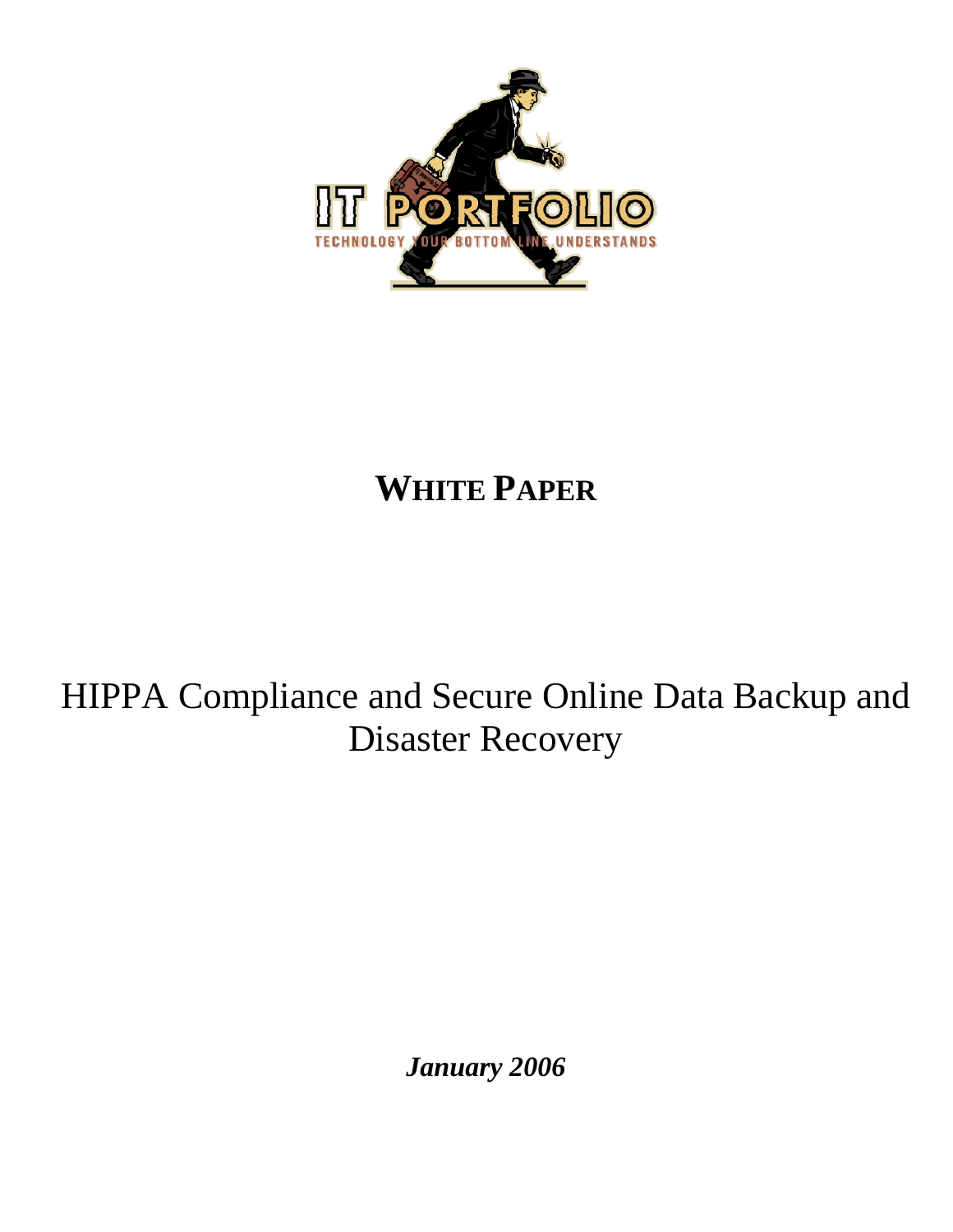## **HIPAA Compliance and the** *IT Portfolio* **Online Backup Service**

## **October 2004**

## *Introduction*

In 1996, Congress passed the Health Insurance Portability and Accountability Act ("HIPAA"). HIPAA was designed to reduce the administrative costs of healthcare, to promote the confidentiality and portability of patient records, to develop standards for consistency in the health care industry, and to provide an incentive for electronic communications.

HIPAA applies to any health care providers, health plans and clearinghouses (collectively "Covered Entities") that electronically maintain or transmit health information pertaining to individuals. Covered Entities must have appropriate measures that address the physical, technical and administrative components of patient data privacy.

With the exception of small health plans, all Covered Entities must have data security standards in place by April 21, 2005, when the Standards for the Security of Electronic Protected Health Information (the "Security Rule") of HIPAA goes into effect for most health care providers. Small health plans are exempted until April 21, 2006. The Security Rule requires health care providers to put in place certain administrative, physical and technical safeguards for electronic patient data. Among other things, Covered Entities will be required to have a *Data Backup Plan*, a *Disaster Recovery Plan*, and an *Emergency Mode Operation Plan*. Fortunately, there is a simple and affordable way to meet many of these security and contingency requirements: *IT Portfolio* **online backup service**.

## *More about the HIPAA Security Rule*

The Security Rule applies to electronic protected health information. This is protected health information either transmitted by electronic media or maintained in electronic media. Covered entities that maintain or transmit protected health information are required by the Security Rule (see 45 C.F.R. §164.306) to:

1 Ensure the confidentiality, integrity, and availability of all electronic protected health information the covered entity creates, receives, maintains, or transmits.

2 Protect against any reasonably anticipated threats or hazards to the security or integrity of such information.

3 Protect against any reasonably anticipated uses or disclosures of such information that are not permitted or required under subpart E of this part.

4 Ensure compliance with this subpart by its workforce.

According to the HIPAA regulations, Covered Entities are allowed to use a flexible approach when implementing the above requirements. Specifically,

1 Covered entities may use any security measures that allow the covered entity to reasonably and appropriately implement the standards and implementation specifications as specified in this subpart.

2. In deciding which security measures to use, a covered entity must take into account the following factors:

- (i) The size, complexity, and capabilities of the covered entity.
- (ii) The covered entity's technical infrastructure, hardware, and software security capabilities.
	- (iii) The costs of security measures.
	- (iv) The probability and criticality of potential risks to electronic protected health information.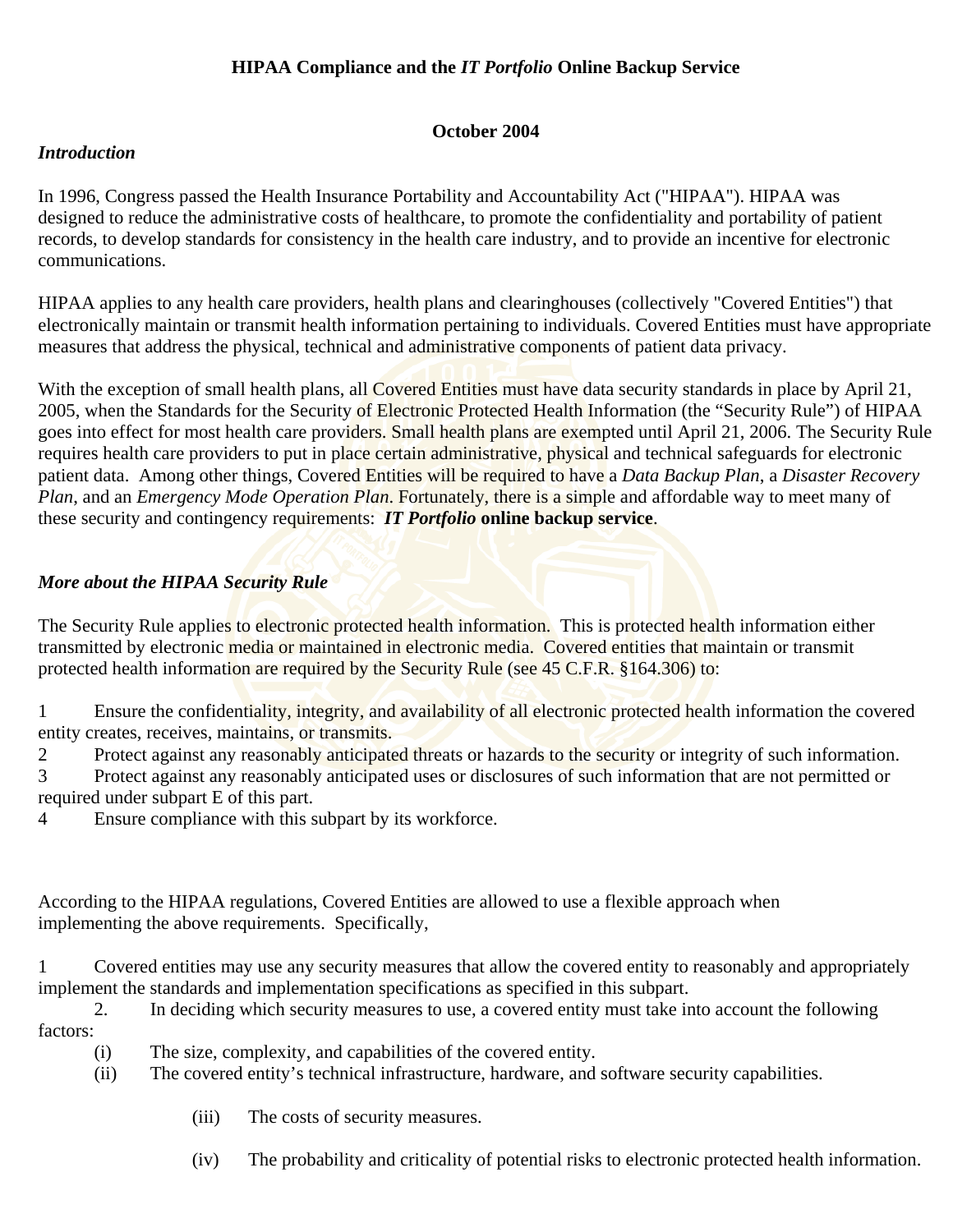The Security Rule is further detailed through 18 technical standards and 36 implementation specifications. These standards and specifications are classified into four categories: administrative safeguards, physical safeguards, technical safeguards and organizational requirements.

## *HIPAA Security Rule and Electronic Data Backup*

A number of the Security Rule's standard and specifications apply to the backup and safekeeping of electronic data. Covered Entities must have a contingency plan and:

Establish (and implement as needed) policies and procedures for responding to an emergency or other occurrence (for example, fire, vandalism, system failure, and natural disaster) that damages systems that contain electronic protected health information (Administrative Safeguards - §164.308(a)(7)(i)).

This contingency plan must be implemented as follows:

(A) *Data backup plan* (Required). Establish and implement procedures to create and maintain retrievable exact copies of electronic protected health information.

(B) *Disaster recovery plan* (Required). Establish (and implement as needed) procedures to restore any loss of data.

(C) *Emergency mode operation plan* (Required). Establish (and implement as needed) procedures to enable continuation of critical business processes for protection of the security of electronic protected health information while operating in emergency mode.

Covered Entities must also have certain physical safeguards, such as facility access controls. They must:

Implement policies and procedures to limit physical access to its electronic information systems and the facility or facilities in which they are housed, while ensuring that properly authorized access is allowed (Physical Safeguards -  $$164.310(a)(1)$ ).

The contingency operations should establish (and implement as needed) procedures that allow facility access in support of restoration of lost data under the disaster recovery plan and emergency mode operations plan in the event of an emergency  $(\frac{164.310(a)(2)(i)}{i})$ .

In addition, Covered Entities must implement certain technical safeguards (§164.312) to, among other things:

Limit access to and electronic protected health information.

Encrypt and decrypt electronic protected health information.

Put into place audit controls that record and examine activity in information systems that contain or use electronic protected health information.

Implement technical security measures to guard against unauthorized access to electronic protected health information that is being transmitted over an electronic communications network.

## *HIPAA Compliance and IT Portfolio Online Backup*

*IT Portfolio* online backup can help your health organization meet HIPAA compliance requirements, specifically those of the Security Rule.

HIPPA and Disaster Recovery, from IT Portfolio, Inc. Technologies, is a secure, online backup service that automates the process of backing up electronic data. *IT Portfolio* was created, with healthcare providers in mind, to satisfy the broad need for an easy to use, automatic and secure method of backing up data offsite. The goal of *IT Portfolio* was to design a cost-effective backup service that could be used by anyone regardless of computer expertise, yet with the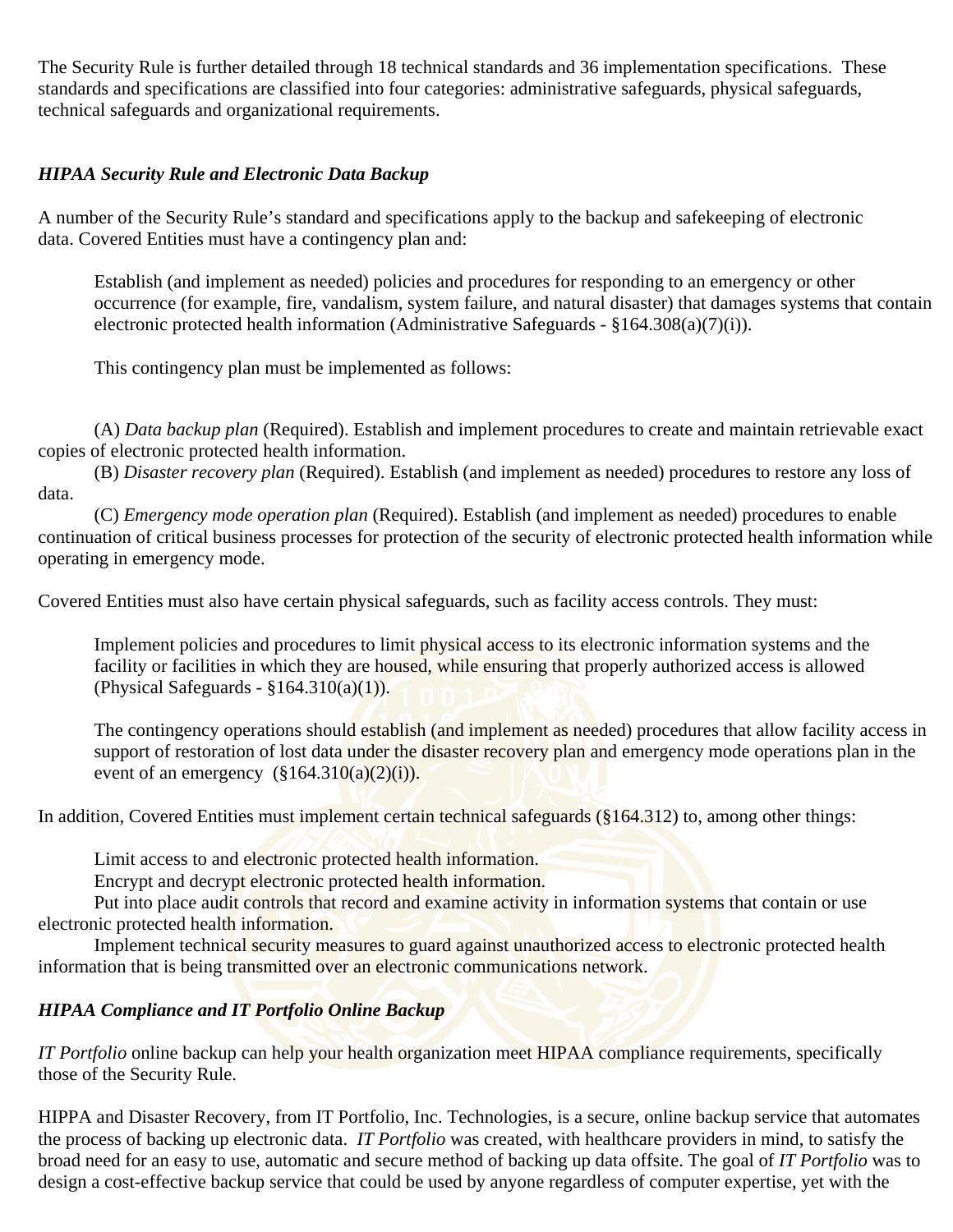functionality and features of backup systems used by Fortune 500 companies. Since its market introduction, *IT Portfolio* has quickly gained recognition with customers nationwide, who have come to recognize that *IT Portfolio*  provides them with a backup solution that is simple to setup, easy to use, completely automatic and most importantly, secure and reliable.

## *IT Portfolio Security and Encryption*

All data, including patient and billing records, is encrypted before it leaves the user's computer(s) and is never accessible without the user's encryption key. This encryption key is stored only on the user's system and is never transmitted over the Internet nor is it stored on IT Portfolio, Inc.'s servers. Thus, only the user has access to his or her files, eliminating the threat of unauthorized access. Even IT Portfolio, Inc. cannot access the files or even read the filenames.

Each file is individually encrypted using the unique 256 bit encryption key. *IT Portfolio* uses 256-bit Advanced Encryption Standard (AES) encryption technology. AES encryption was developed by the U.S. National Institute of Standards and Technology (NIST) and is now the state-of-the-art standard encryption technique for both commercial and government applications. Moreover, in June 2003, 256-AES was approved by the United State's National Security Agency (NSA) for use encrypting the U.S. government's documents classified "TOP SECRET."

For added security, and to meet the Security Rule's transmission requirements, each encrypted file is then sent over the Internet via a secure channel using Secure Sockets Layer (SSL) technology. This is the same Internet transmission technology that is used for online banking and online credit card applications. As a result, data is encrypted twice. It is encrypted at all times using the 256-bit AES encryption, and it is encrypted again while it is being sent over the Internet, to and from the IT Portfolio, Inc. servers.

Further, all user data is sent to and stored in two redundant secure data centers, located hundreds of miles apart from each other (Northern New Jersey and Toronto, Ontario, Canada). Each data center has 24/7 onsite monitoring, advanced security technology such as biometric access controls, backup generators and redundant connections to the Internet.

## *IT Portfolio Logging and Archiving*

Each file that is backed up or restored, as well as additional information and statistics about backups is recorded in a log within the *IT Portfolio* software. This log, which can easily be searched, allows the user to verify that files were successfully backed up and help troubleshoot any issues that may be occurring. The user also has the option of receiving an automated email notification at the conclusion of each successful backup. For further HIPAA compliance, CDs and DVDs of data are available for additional archiving.

## *Backing Up and Restoring with IT Portfolio*

Backups and restores are automated, eliminating the need for manual data handling. Backups will begin automatically according to each backup set's backup schedule as long as the computer is on and functioning (and not in sleep or powersave mode). Backups can also be initiated by the user at any time. Because backups run in the background of the system, they have little or no impact on the computer's performance or Internet connectivity.

Restoring files can be done in just a few clicks of the mouse. Using the *IT Portfolio* software, the user simply clicks